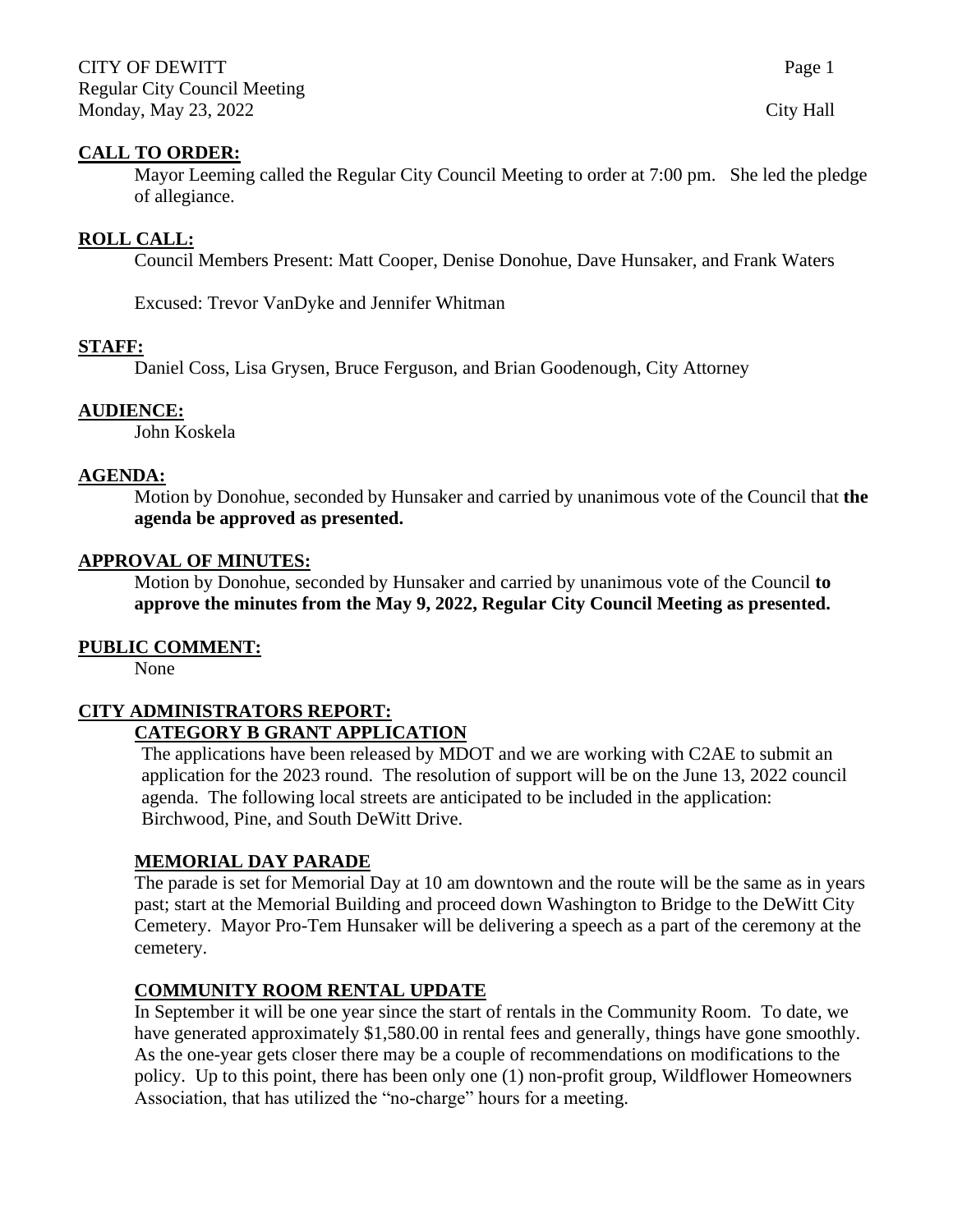# **CHARTER PETITION LAWSUIT – MEDICAL MARIHUANA**

A court date has been set for June 9 at 9 am in Clinton County Courts to hear the suit on the Charter Petition that was submitted in August 2021. The plaintiffs have filed a Writ of Mandamus, which essentially means they are asking the court to order the City put the question on the ballot in November 2022.

## **GENERAL INFORMATION PACKET**

The additional communications included in the General Information Packet are:

- Current Areas of Economic & Investment Focus Huntington Bank Report
- DAESA Meeting Minutes April 21, 2022
- General Ledger Report May  $5 -$ May 19, 2022

## **PUBLIC HEARING:**

Mayor Leeming called the public hearing to order at 7:28 pm to receive comments on the Fiscal Year 2022-2023 Budget for all City funds, DDA Budget, Six-Year Capital Improvement Plan, and set the millage rate of 13.00 mills for General Operating.

City Administrator, Daniel Coss gave a brief overview of the Downtown Development Authorities' budget.

Hearing no comments either written or oral, Mayor Leeming closed the Public Hearing at 7:37 pm.

## **PUBLIC HEARING:**

Mayor Leeming called the public hearing to order at 7:37 pm to receive comments on the creation of a Commercial Rehabilitation District at 110 S. Bridge Street.

Hearing no comments either written or oral, Mayor Leeming closed the Public Hearing at 7:38 pm.

## **OLD BUSINESS:**

None

## **NEW BUSINESS:**

1. Approval of FY 2022-23 Budget:

A public hearing has been published in the May 15, 2022, *DeWitt Bath Review* for the public's consideration of the FY 2022-23 Budget, Fee Schedule, Millage Rate, DDA Budget, and Six-Year Capital Improvement Plan per the requirements of PA 2 of 1968 and the City Charter.

Motion by Cooper, seconded by Donohue and carried by unanimous vote of the Council **to approve prepared resolution 2022-09 adopting the FY 2022-23 Budget and 2022-2027 Capital Improvement Plan, FY 2022-23 Schedule of Fees, DDA FY2022-23 Budget and setting FY 2022-23 Operating Millage Rate at 13.0 mills.**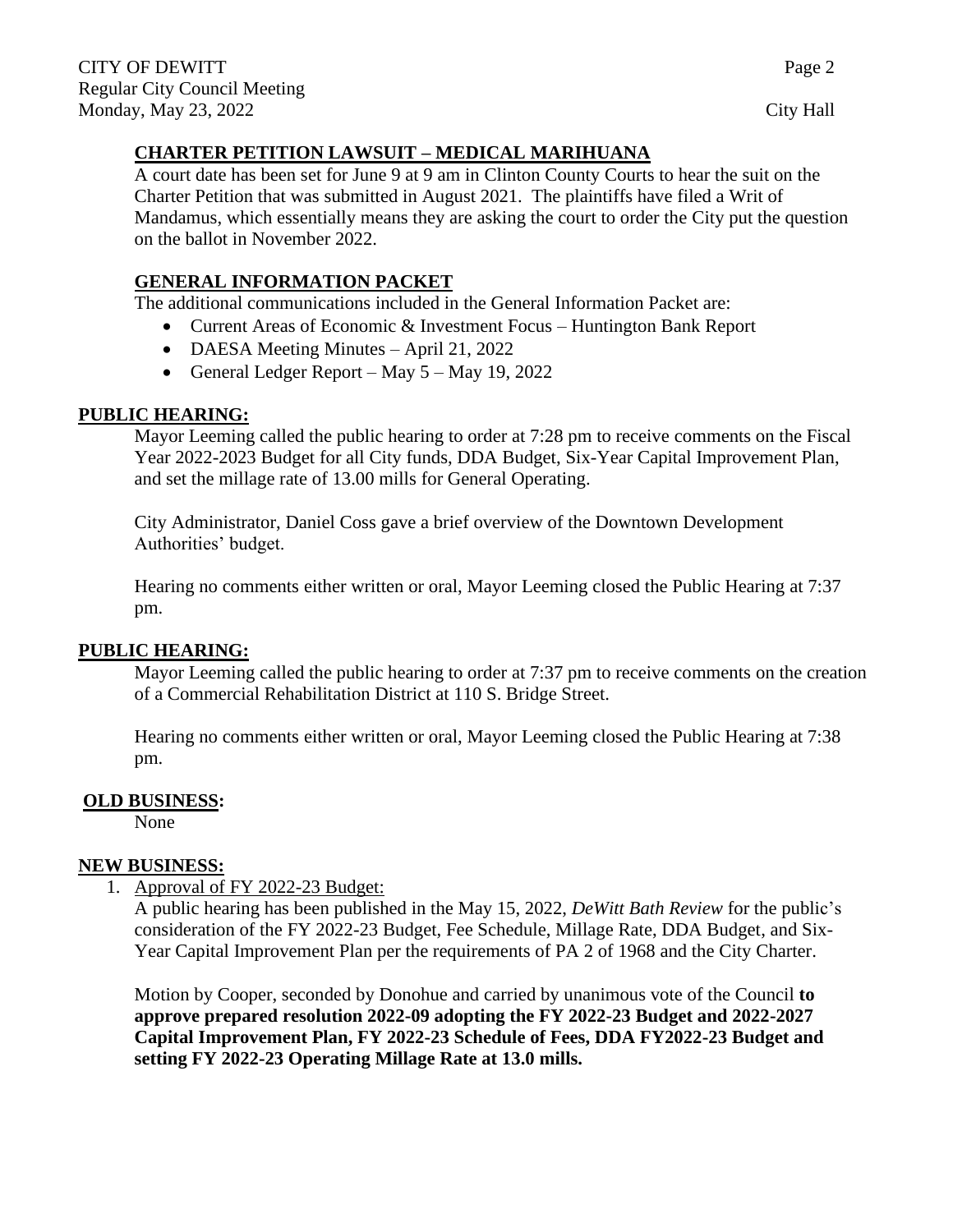### 2. Commercial Rehab District – 110 South Bridge Street:

The owner of 110 South Bridge Street, AWJ Holdings, LLC, has applied to create a Commercial Rehab District at the aforementioned property.

The creation of the rehab is the first step in issuing a certificate for a rehab district project on the parcel of property.

The district would be in existence for the same duration as the certificate. Once the district is established the owner, AWJ Holdings, LLC will submit an application for the exemption certificate and at that time City Council will establish the duration.

The project, as it is proposed currently, would be requesting a six-year exemption certificate.

Motion by Donohue, seconded by Cooper and carried by unanimous vote of the Council **to approve prepared Resolution 2022-10 establishing Lot 304, Assessor's Plat North, City of DeWitt, Clinton County, Michigan commonly referred to as 110 South Bridge Street as a commercial rehabilitation district and forward approved resolution to Clinton County.**

### 3. Road Closure Request for June 14 DDA Car Show;

The 17<sup>th</sup> Annual Car Cruise-In is scheduled for Tuesday, June 14, 2022, from 6:00 p.m. to 8:00 p.m. The DDA requests Council approval to close the following downtown city streets from 3:30 pm to 8:30 pm:

- Bridge Street from the north side of Washington Street to the south side of Madison Street.
- Main Street from the west side of Scott Street to the east side of Franklin Street.

The Car Cruise In will be held in conjunction with the weekly Farmers Market, 4-7 pm, and a band, Life Support, will provide music from 5-8 pm.

Motion by Hunsaker, seconded by Waters and carried by unanimous vote of the Council **to approve the road closure request for the 100 blocks of North Bridge, South Bridge, East Main, and West Main on June 14, 2022, from 3:30 pm to 8:30 pm for the DDA Car Cruise In.** 

4. Consumption of Alcohol in the Right-of-Way for the DDA Car Cruise In:

City Ordinance Chapter 58, Article I, Section 58-1 Consumption of alcoholic liquor in public areas states: "The city may permit the consumption of beer, wine and alcoholic liquor in its designated municipally owned or controlled areas, other than public parks, for a limited time, by the issuance of a written license by the State of Michigan filed with the city clerk, upon written application to the city and approval by the city council and the chief of police or the designee of either of them."

The Downtown Development Authority (DDA) is requesting the approval of street closure and approval to allow for the consumption of alcohol in accordance with the City ordinance for the Car Cruise In on June 14, 2022. Each of the licensed establishments in the downtown district would be responsible for complying with the provisions of their license to determine if carry-out, off-premises consumption is permitted.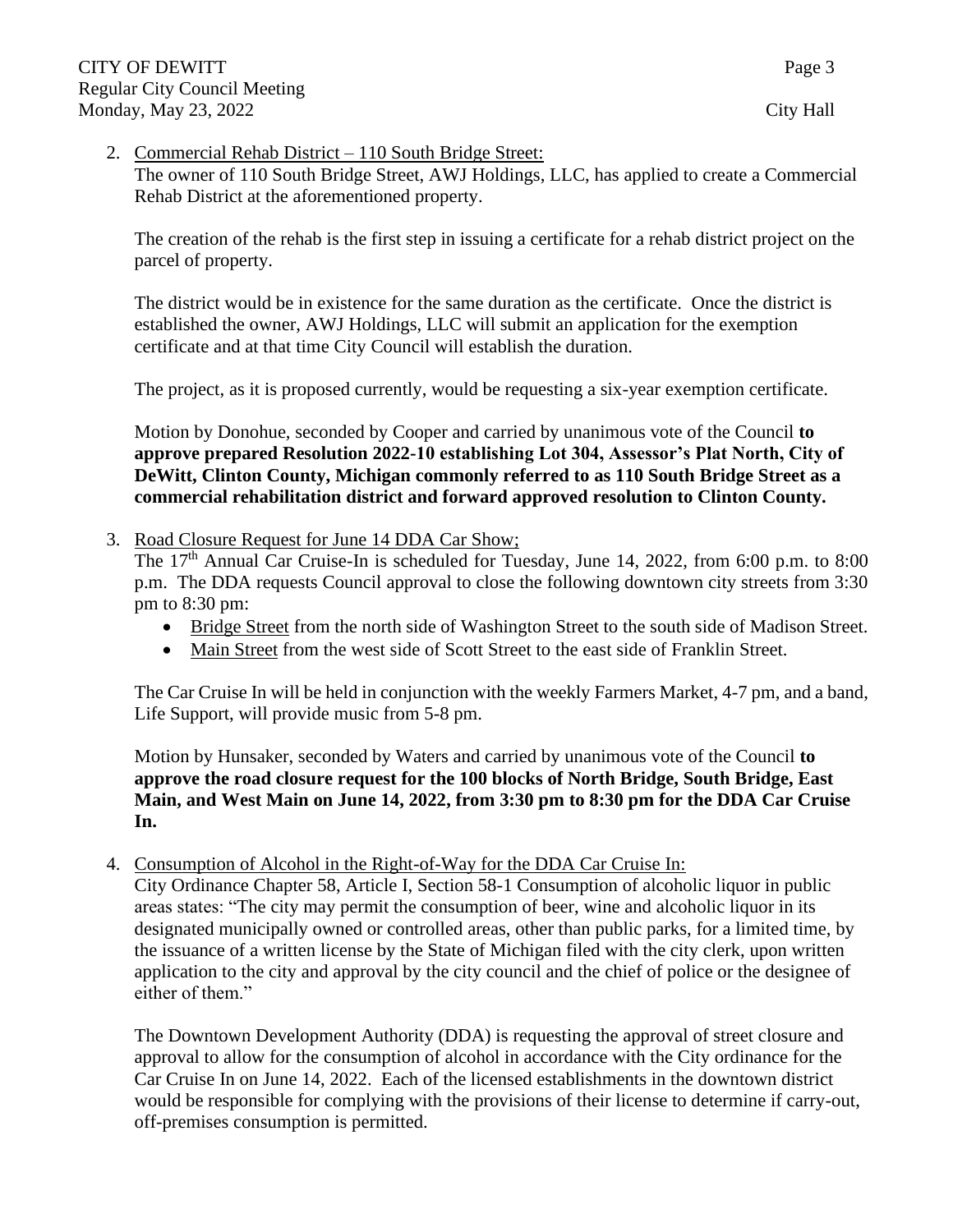The limits of the consumption in the downtown would be Bridge Street from Washington to Madison, and Main Street from Scott Street to Market Street from 4:00-8:00 pm. Signage will be in place delineating the areas where the consumption of alcohol is permitted.

Chief Ferguson has reviewed the request and is satisfied with the proposed measures to keep the area safe and secure.

Motion by Waters, seconded by Hunsaker and carried by unanimous vote of the Council **to approve the DDA request to allow for the consumption of alcohol in the City right-of-way from 4-8:00 pm, June 14, 2022 on Bridge Street from Washington to Madison, and Main Street from Scott to Market, in accordance with City Ordinance, Chapter 58, Article I, Section 58-1.**

### **COUNCIL STAFF REPORTS:**

City Attorney:

- He was a medal recipient in the 5K run
- Working on updating the peddlers permits
- Working on the Water Districts

City Clerk-Treasurer:

- Ordered two new laptop computers, large monitors, keyboards, and signage for the precincts with a HAVA (Help America Vote Act) grant
- AV applications will be going out shortly
- In Court on June  $9<sup>th</sup>$  regarding Charter Amendments

### DARA:

• No Meeting

### DAESA:

• Meeting on 5/26

#### DDA:

• No Meeting

### Planning:

• Meeting on 5/26

### Parks:

• No Meeting

### Police Chief:

- $\bullet$   $\frac{1}{2}$  Marathon went well
- Crisis Intervention Training last week
- Suspect for the breaking and entering at the party store has been caught and most of the merchandise has been recovered